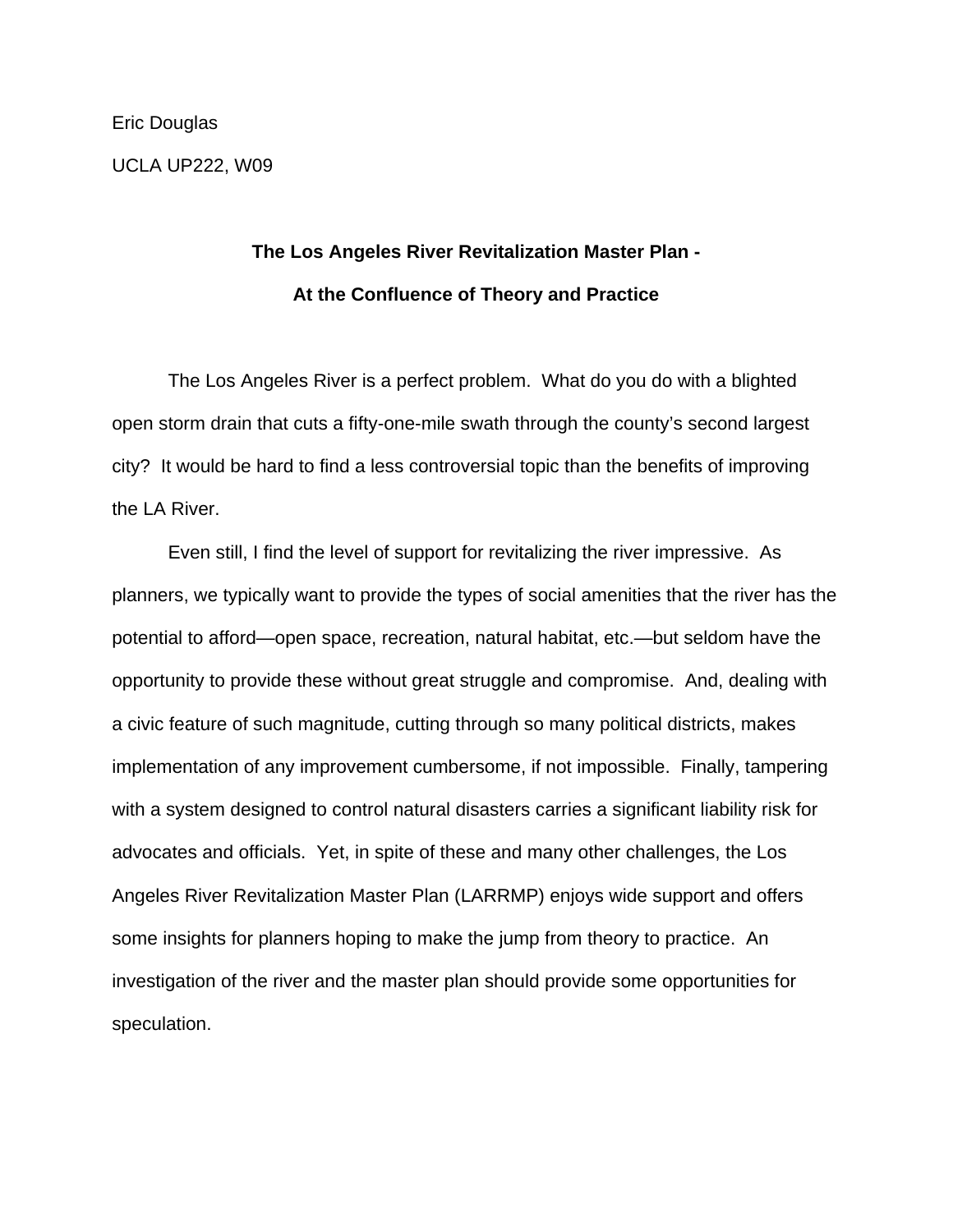The earliest recorded settlers in the area, Native Americans, had open space lots of open space. They lived near the river. They fished in the river and farmed its banks. They lived in lightweight, mobile structures that they moved close to the river when the river was low and farther away when it flooded. Concrete channels weren't an option for them. Later, Mexican settlers were invited by the king of Spain to occupy the area. They preferred to live a safe distance from the river and carry water in to their community. As American settlers took over, the area became more densely populated and every few years the floods would come and wash away buildings and people. When the city ultimately turned to the Army Corps of Engineers to solve the flooding problem, the fate of the river was sealed. The concrete came in and the river was tamed. The year was 1938. (1)

 Time went by and the city grew up. It grew up like a Western town—fast, randomly, and with its back to the river. Why bother to pay attention to a concrete ditch?

 But, some people realized things could be different. Other major cities had rivers running through them. In fact, didn't all cities have some type of river going through them? Isn't that part of the equation when people decide where to put a city? Where was L.A.'s river? In the 1980's, a group called Friends of the Los Angeles River decided to find out. (2) This grass-roots organization advocated restoring and improving the river. Over time, the idea caught on at several governmental levels, and led to the Los Angeles County Department of Public Works' (LACDPW) Los Angeles River Master Plan (LARMP) IN 1996, and, later, the City of Los Angeles' 2007 Los Angeles River Revitalization Master Plan.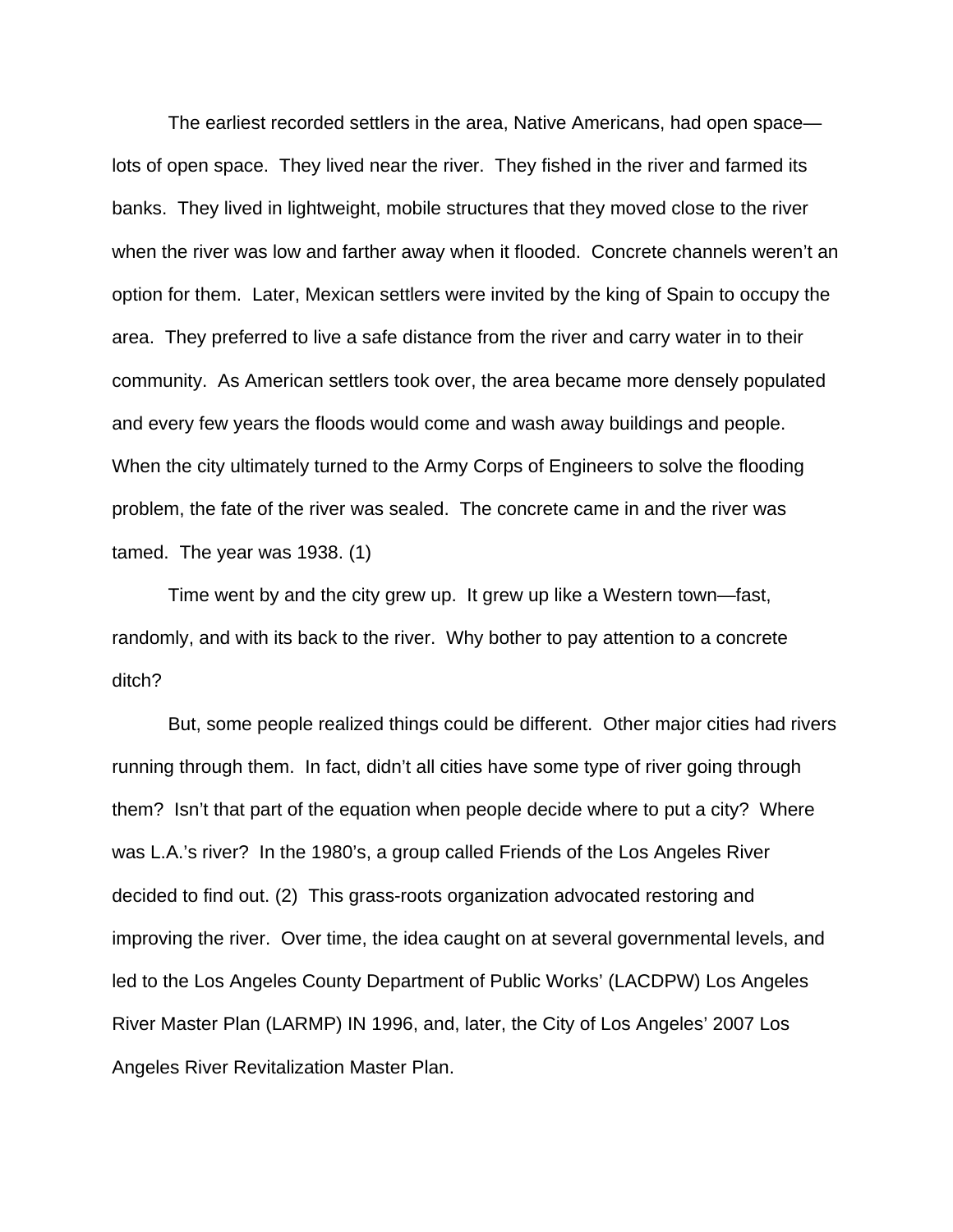The goals of these documents are ambitious.

- Enhance flood storage
- Enhance water quality
- Enhance safe public access
- Restore a functional riparian ecosystem
- Create a continuous river greenway
- Connect neighborhoods to the river
- Extend open space and water quality features into the neighborhood
- Enhance river identity
- Enhance the use of art along the river (1)

It is difficult enough to implement these goals on a relatively small plot. Attempting to implement them through several miles of a developed corridor is daunting. But the plans are moving forward. I believe this is largely due to the clarity of the objectives and the clearly articulated community benefits. However, far more than a good idea is required to make things happen on such a large scale. Several agencies, including all critical agencies, must buy in to the idea. I believe this has been the real key to success in the creation of the river master plan and will factor heavily in its implementation.

 The revitalization plan has involved several constituents. "Many nonprofit groups, including Friends of the Los Angeles River (FoLAR), Tree People, North East Trees, The River Project, the Los Angeles and San Gabriel Rivers Watershed Council, the Trust for Public Land, and others have…worked tirelessly to raise public and civic awareness of the River's potential and to implement revitalization projects." (1) I find it telling that so many separate groups could make common cause around the issue or river revitalization. The goals of these advocacy groups have been advanced and supported by elected officials such as Mayor Antonio Villaraigosa and Councilmember Ed Reyes. Critical to the advancement of the river revitalization is the support of such agencies as the LACDWP (3) and the Army Corps of Engineers. To draft the plan, the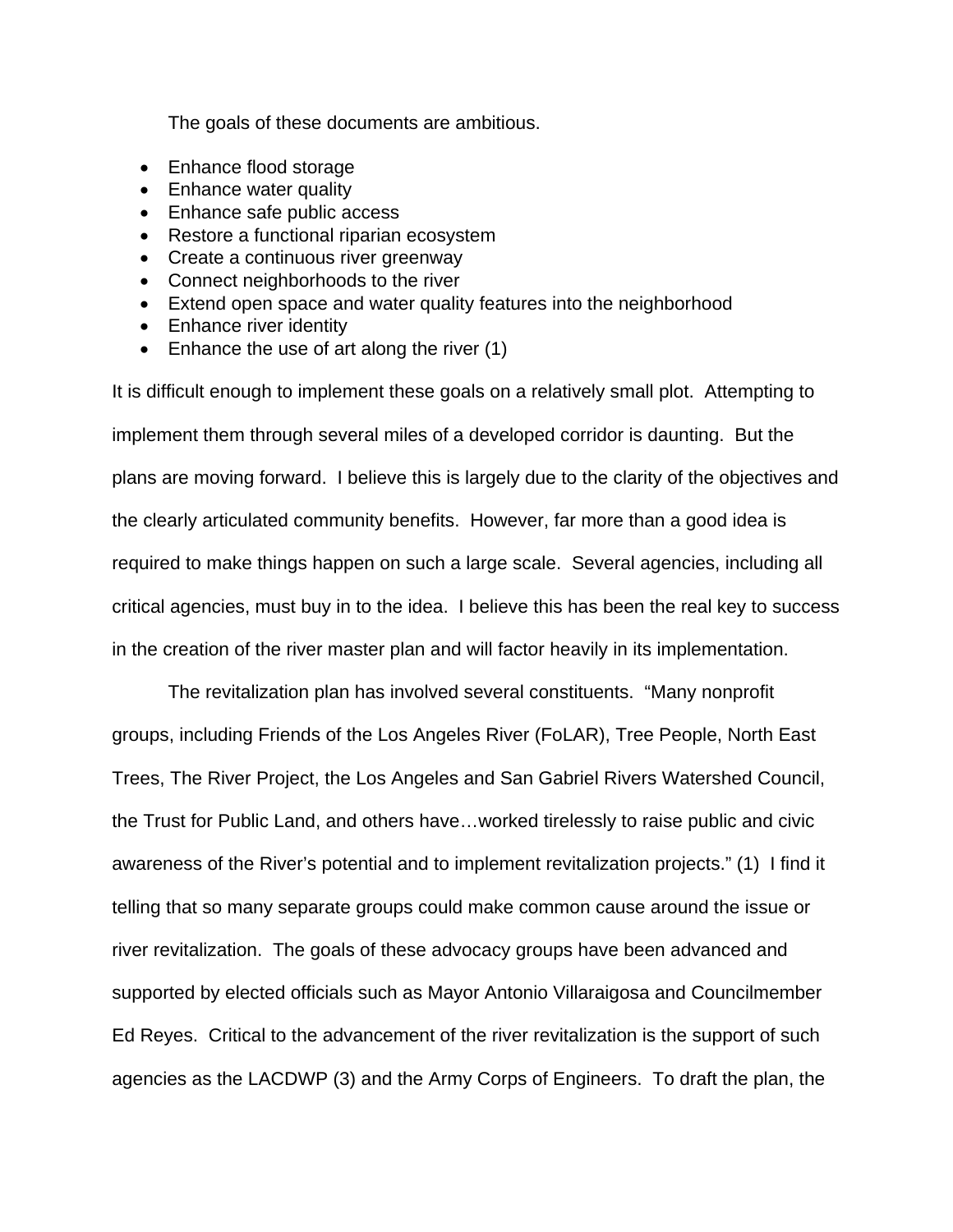L.A. City Council's Ad Hoc River Committee commissioned private-sector consultants from a range of disciplines. Consultants included Tetra Tech, Civitas, Wenk Associates, HNTB Architecture, and Mia Lehrer + Associates. (4) So, what started at a grassroots/nonprofit level has grown through political will to involve government and public agency support and private-sector conceptual development. I believe this could not have happened without well-defined objectives and well-coordinated advocacy.

 So, will the plan be implemented or will it fade away? Although the river was concretized in only a few years, the process leading up to this solution was decades in the making. (1) We would likewise expect that a reversal of this condition would take several decades to complete. (5)(6) But, some progress is already underway. The LARRMP (page 6) identified several opportunity areas along the river which could receive immediate attention and act as model developments. (1) Among these is the Cornfields development. On November 17, the California State Department of Parks and Recreation announced that it had chosen Hargreaves Associates and Michael Maltzan Architecture to design the first state park in Los Angeles on this site. (7) This development will integrate closely with the goals of the LARRMP. For most of the river areas, a River Improvement Overlay (RIO) District is in place to coordinate development along the river according to LARRMP guidelines, and has authority to enforce these on new development. So, implementation is well underway and seems likely to succeed. How then, did the river plan become so successful? How did it move from theory to practice?

 I will mostly address this question with speculation, since, even if we could exhaustively list all of the steps taken by all of the persons involved, we wouldn't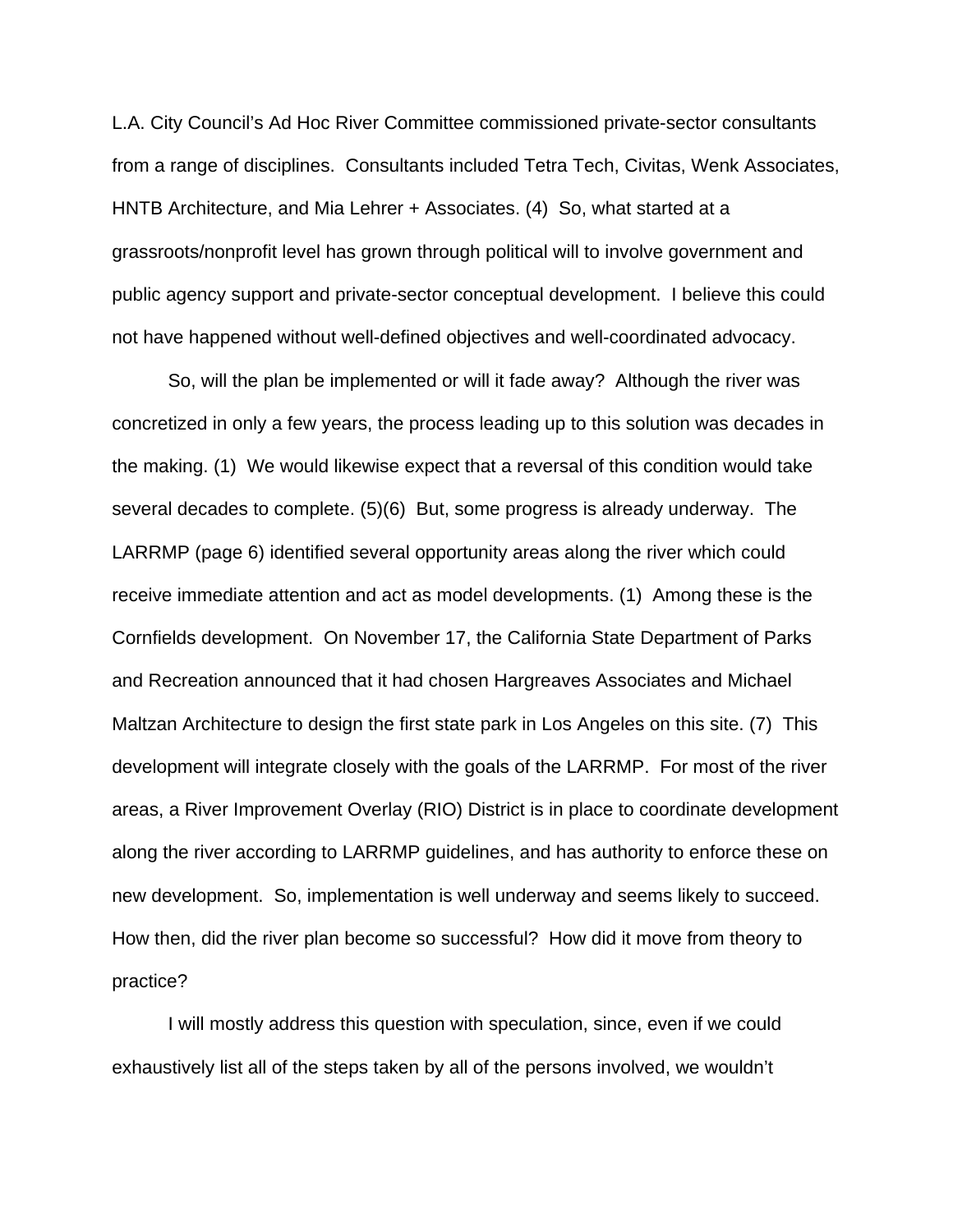specifically prove causality. I think it may be more productive to understand the various players and how they advance their causes. For example, the nonprofit groups likely engaged in radical/advocacy planning to make their goals known to local communities and elected officials. These communities, or members within the communities, may have been receptive to these goals and either lent their support or withheld their reservations. The elected officials may have been convinced that the causes associated with the river revitalization could be politically advantageous and relatively inexpensive. They could advocate for providing recreational space without taking away prime real estate from private development.

 Municipal agencies could fulfill their mandate with popular projects that would add a sense of pride to their employees, boosting moral, without fighting any political currents or coming under harsh public criticism. Public agencies, such as the Ad Hoc Committee on the Los Angeles River, held public workshops that drew thousands of people to comment on the river revitalization. (1, letter from Ed Reyes) And technical specialists, whether from the Army Corps or from private practice could inform the discussion by lending their expertise to the discussion to show how the river plans goals could be met. Thus, the success of the projects implementation has relied upon several facets of planning, ranging from grass-roots organizing to political lobbying to expert advice. I believe that, on a project of this scale, all of these aspects of planning are necessary.

 If true, this sets an important lesson for advocates of any single approach to planning activity. For example, members of Tree People and employees of the Department of Public Works may not attend the same social functions, but they can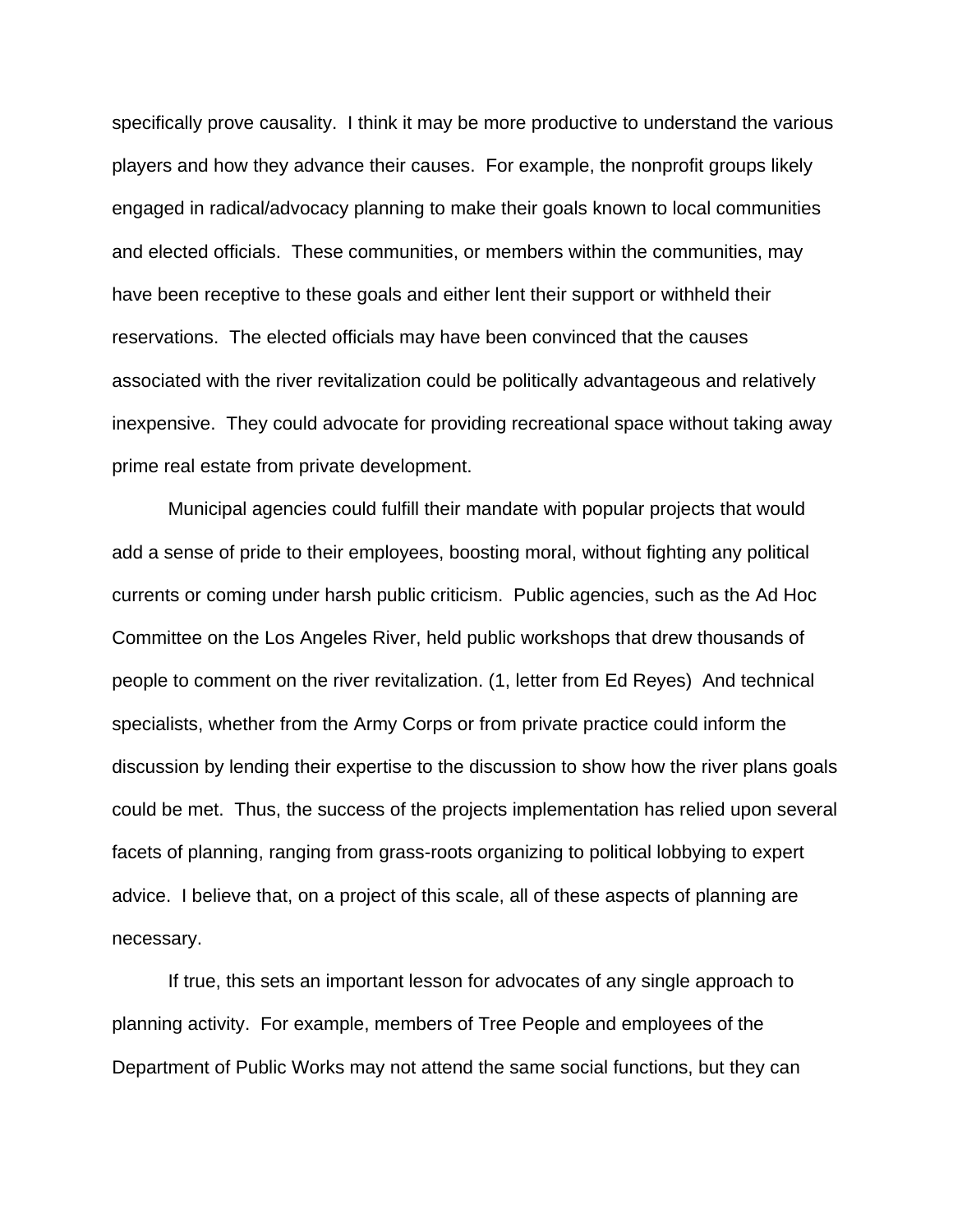recognize common goals with respect to river revitalization and collaborate by bringing their respective assets to bear on these goals. Likewise, elected officials and private consultant can work together to make sure that their message is not only technically feasible, but heard by the right people. But, again, the thread that ties all of these approaches together is the big idea. As Victor Hugo said, "There is nothing more powerful than an idea whose time has come." When the idea clicks, the activists will protest and canvass, the politicians will stump, the bureaucrats will fill out the requisite forms, the academics will pontificate, and the experts will find a way. And anyone who thinks he doesn't need the others is a fool.

 Daniel Burnham is credited with the advocation to "make no little plans; they have no magic to stir men's blood." I believe this is also critical to turning theory into practice, ideas into reality, and drawings into buildings. Academics can spend their days thinking of obscure names for unclear concepts, but, until ideas are profound and fundamental enough to reach both the intelligentsia and the masses with equivalent force, all we have are theorists trying to impress rival theorists. But, when an idea's time has come, people will show up with the tools they have--and get the job done.